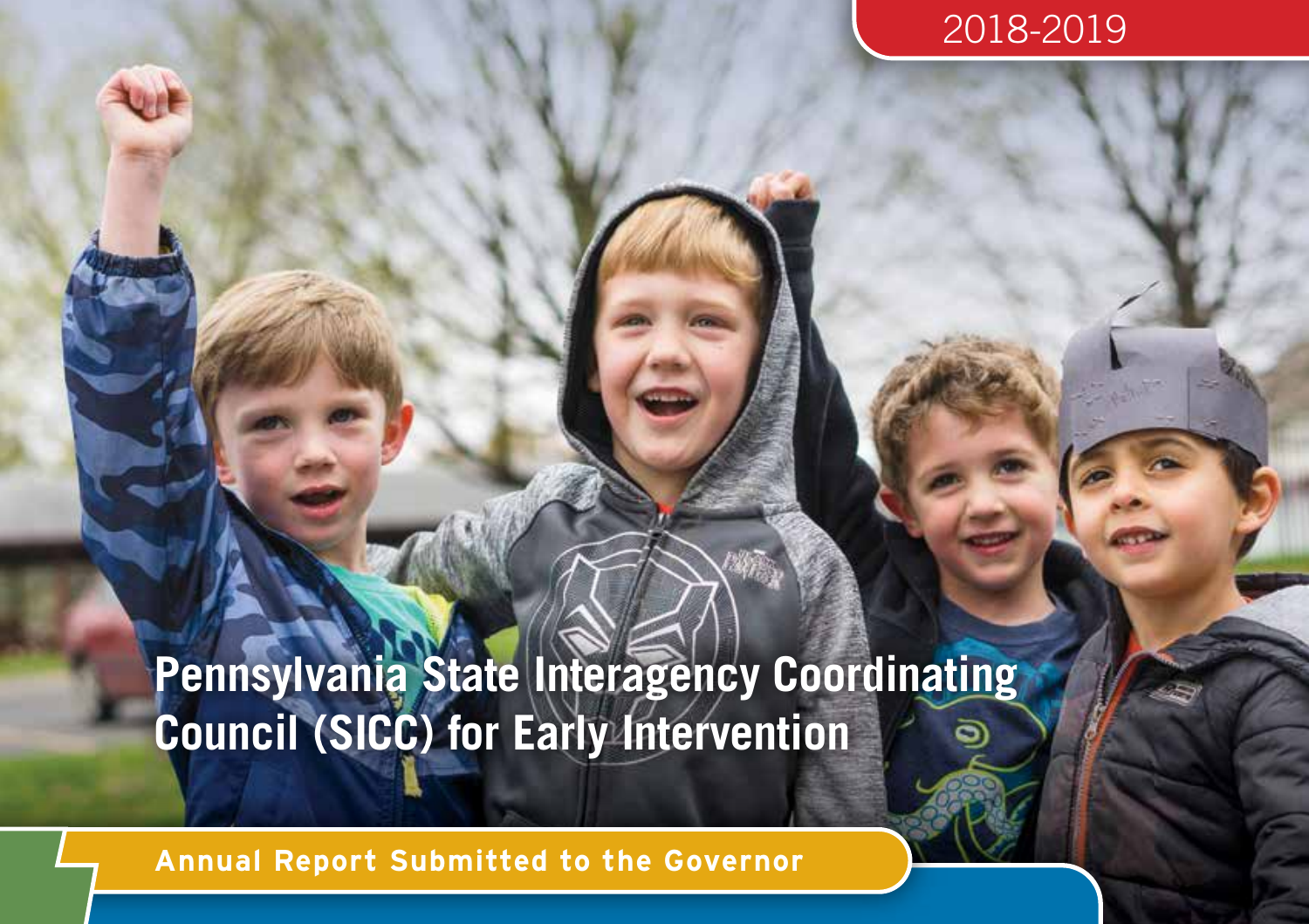#### **The Pennsylvania Office of Child Development and Early Learning administers the Early Intervention program in Pennsylvania.**

#### **Vision Statement**

The Pennsylvania Office of Child Development and Early Learning supports families and their children, from prenatal through school age, by using data, research, and stakeholder guidance to assure high-quality services.

#### **Mission Statement**

The Pennsylvania Office of Child Development and Early Learning provides families with access to high-quality services to prepare children for school and life success.

### **Message From the Co-Chair of the State Interagency Coordinating Council**

#### **Dear Governor Wolf,**

As Parent Co-Chair of the State Interagency Coordinating Council and a proud mom of a Pennsylvania Early Intervention graduate, I would like to thank you from the bottom of my heart for your amazing dedication to high quality Early Childhood Educational opportunities for ALL children. When we first found out twelve years ago that our son, Alex, had Down syndrome, we were devastated. Luckily, we were immediately introduced to our incredible Early Intervention team who changed our world. They taught us how to believe that with the right supports, there wasn't anything that Alex wouldn't be able to do. Alex is now 100% included in a regular education sixth-grade classroom at our neighborhood middle school. He is following the sixth-grade curriculum, making Distinguished Honor Roll, participating in intramural activities, and just having lots of fun.

Over the past three years, Alex has been sharing his incredible journey with educators and legislators all over our state. During the summer, Alex, along with his sister and math teacher, presented at the Office of Special Education Programs (OSEP) conference in Washington D.C. He inspired educators and administrators

from across the country to rethink how and where they are providing instruction. Alex also shared his story at an international Down syndrome



conference at the United Nations Headquarters. Over the next year, Alex will continue to share Pennsylvania's success through presentations in Colorado and Montana.

As I reflect on our journey with Alex, I can't help but think that none of this would have been possible without the strong foundation that Alex and our whole family received through Early Intervention supports and services.

Thank you again for your administration's unwavering commitment to high quality Early Childhood Education for ALL children!

Sincerely,

#### **Cecilia Lee**

*Parent and SICC Co-Chair*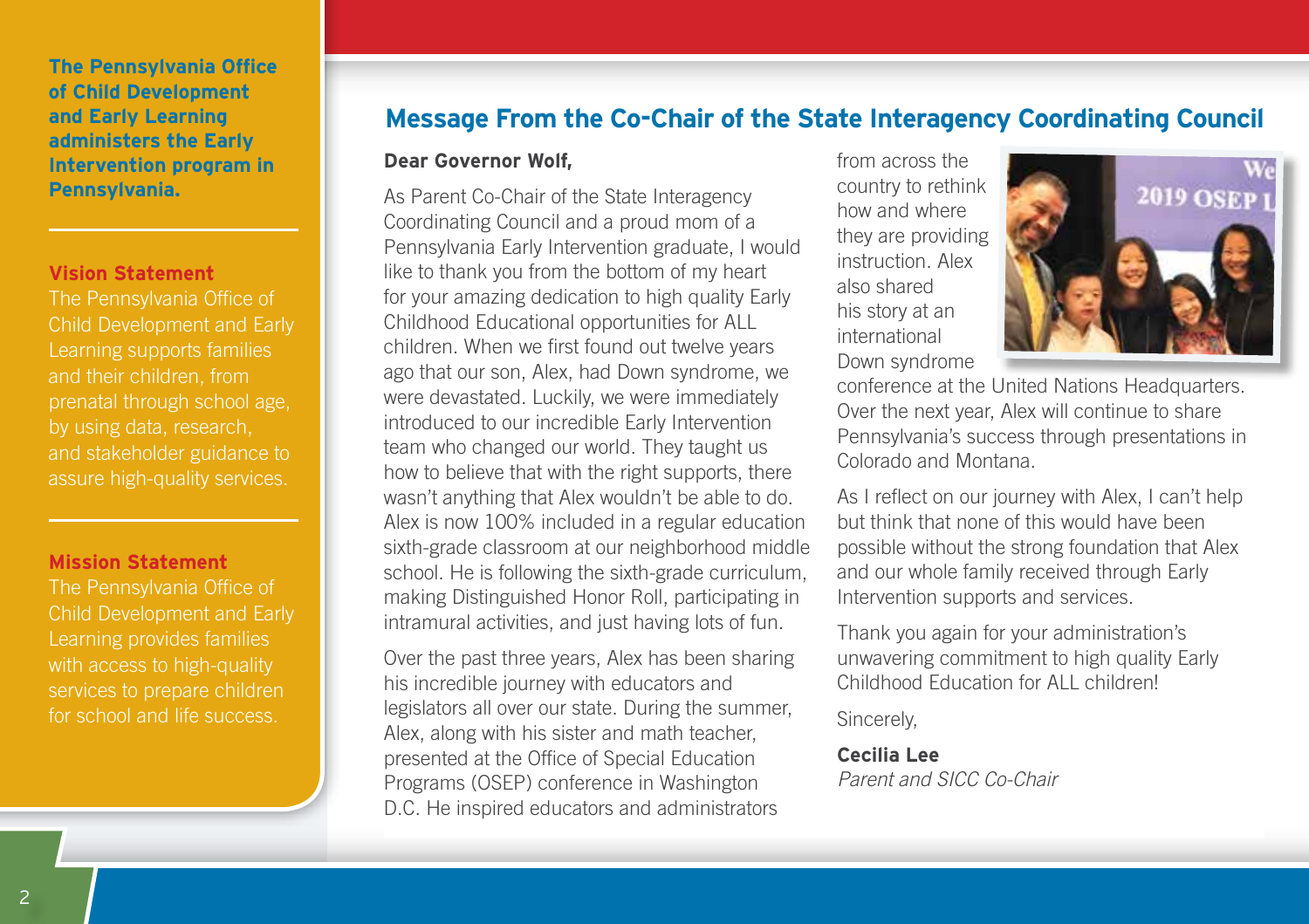## **Early Intervention in Pennsylvania**

Early Intervention in Pennsylvania consists of services and supports designed to help families with children who have developmental disabilities or delays. Children ages 0-5 who have been found eligible are supported in their natural learning environment to the maximum extent possible.

Below are the number of children found eligible in the fiscal year 2018-2019.



#### **Children Served by County**



When I noticed a delay with Sloane, I immediately reached out for help. Sloane began receiving services and supports at child care to implement strategies in her daily routine. The weekly session notes provided me with information on her progress and recommendations for home. It's been a joy to implement strategies and watch my sweet Sloane blossom. I am so appreciative of the support we've received!

**Amira Hill-Yancy, Philadelphia County**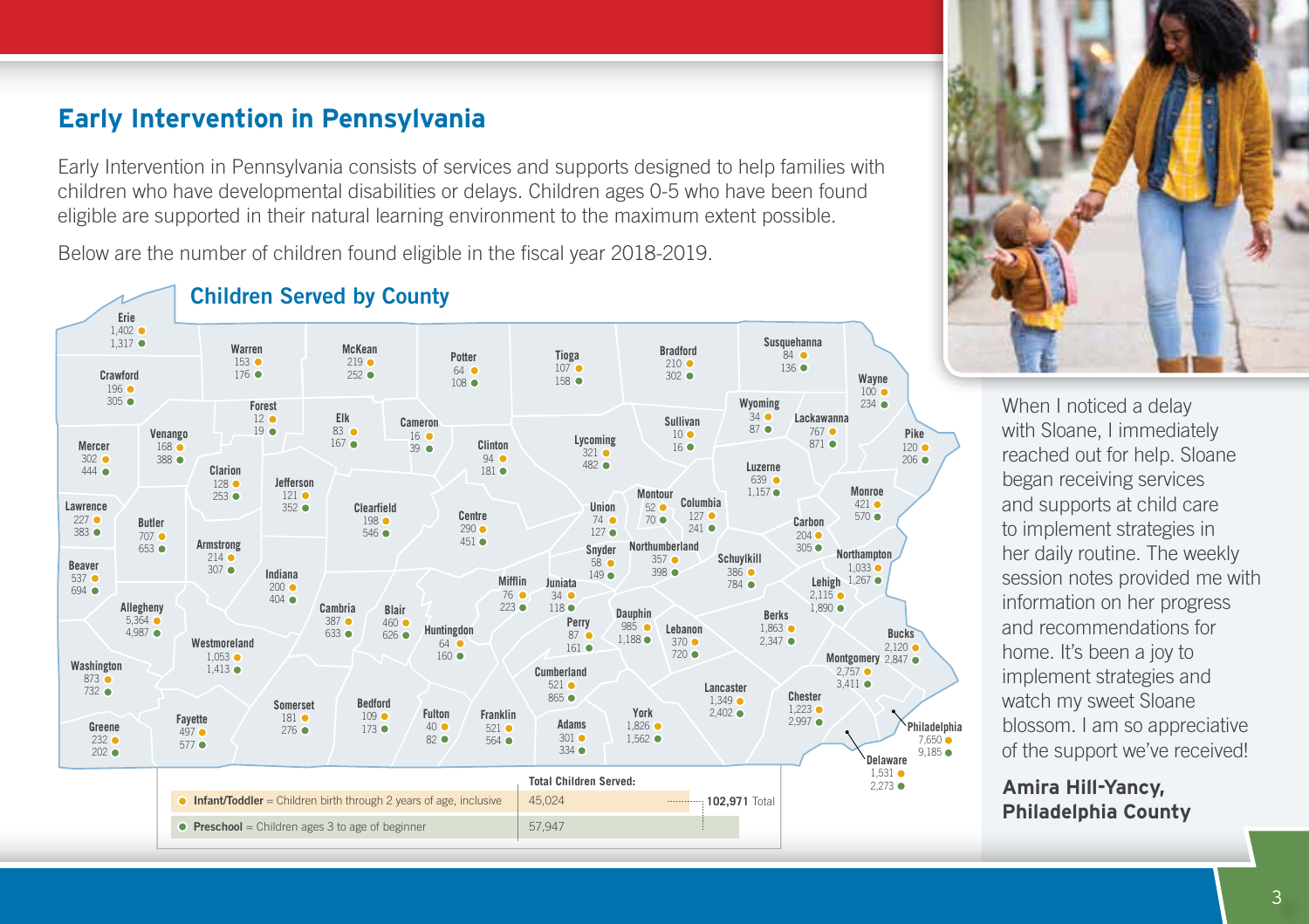

The best thing for families to know about Early Intervention is getting started early! We truly believe Kaitlyn's development is where it is today because of Early Intervention. Families should also know the transition at age three to Preschool doesn't have to be "scary," but might be different. Kaitlyn made tremendous progress receiving all her Early Intervention Preschool services in an inclusive classroom at the Lower Southampton Early Learning Center.

#### **Tricia Forsyth, Bucks County**

## **Early Intervention Supports and Services**

Early Intervention supports and services are embedded within learning opportunities that exist in the child's typical routines, within the home and community activities and/or early education programs.

Early childhood inclusion embodies the values, policies, and practices that support the right of every infant and young child and his or her family, regardless of ability, to participate in a broad range of activities and contexts as full members of families, communities, and society.

#### **Location Where Services are Provided**



#### **Note:**

Home and community means that the majority of the services are in a combination of home and community settings. Infant/Toddler = Children birth through 2 years of age, inclusive  $Preschool = Children ages 3 to age of beginner$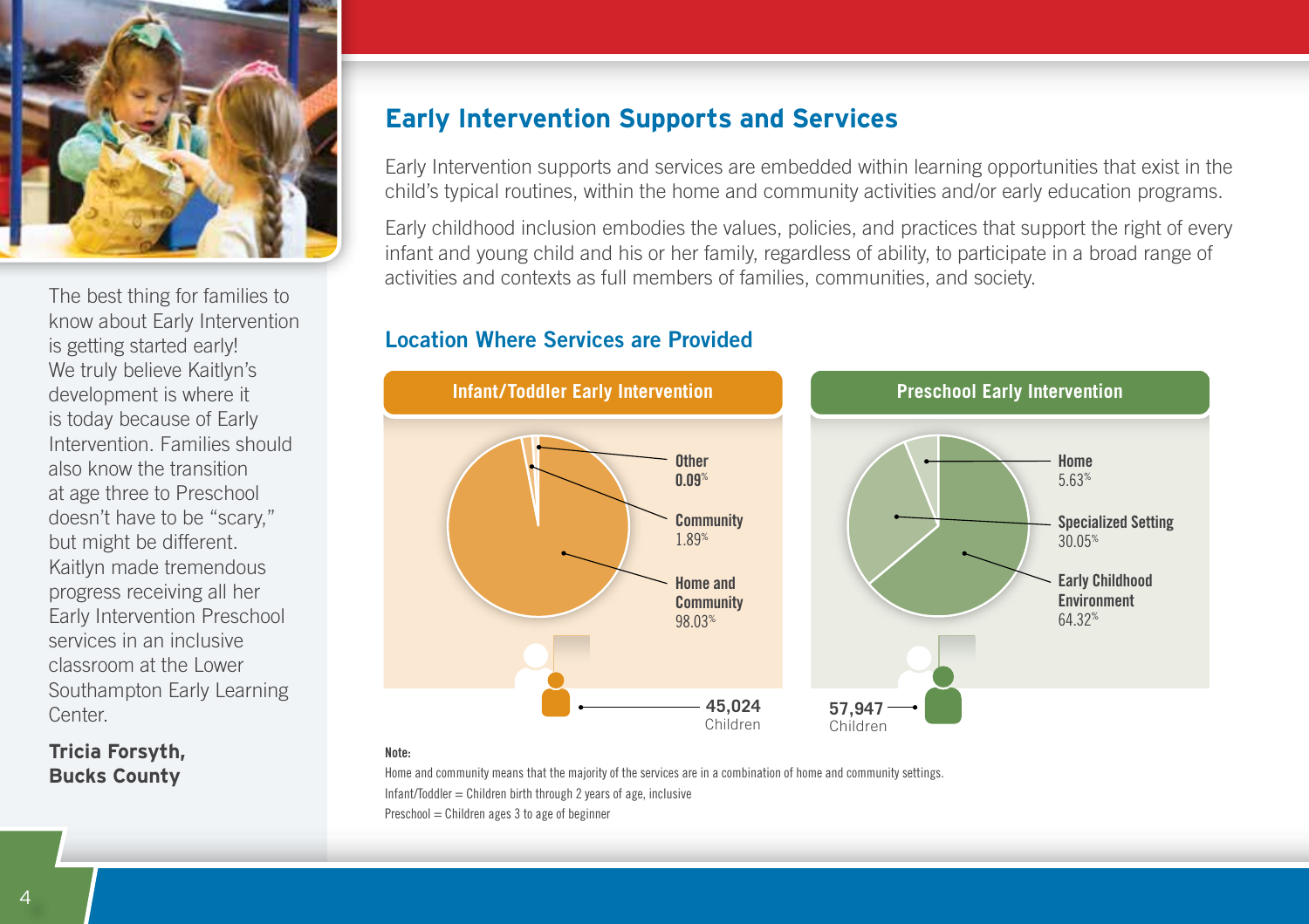## **Focused Technical Support**

Grants for technical assistance were awarded to Infant/Toddler and Preschool Early Intervention Programs for FY 2018-19. Reflecting Office of Child Development and Early Learning priorities, the grants addressed the following areas of focus:

- Inclusive Practices
- Positive Behavior Supports
- Coaching Strategies for Caregivers in the Home

Several measures were used to track the effectiveness of these grants. For example, in the inclusive practices award, the Inclusive Classroom Profile (ICP) was used. The ICP is a nationally recognized structured observation rating scale designed to assess classroom practices that support the needs of children with disabilities in inclusive early childhood settings. The ICP categories are:



As a result of technical assistance and training provided through the grant, improvements were made from the beginning to end of the year across all items, with the greatest improvements noted in adaptation and transition.



Teaching in an inclusion classroom for the past few years has taught me so much. It has helped me to learn how to meet the needs of all of the students in my classroom. Inclusion also allows children to learn so much more than just academics. It provides them with an opportunity to learn important social skills. I can't wait to see how the future provides more opportunities for inclusion for all children in all environments.

**Christie Cohen, PreK Counts Teacher, Bucks IU**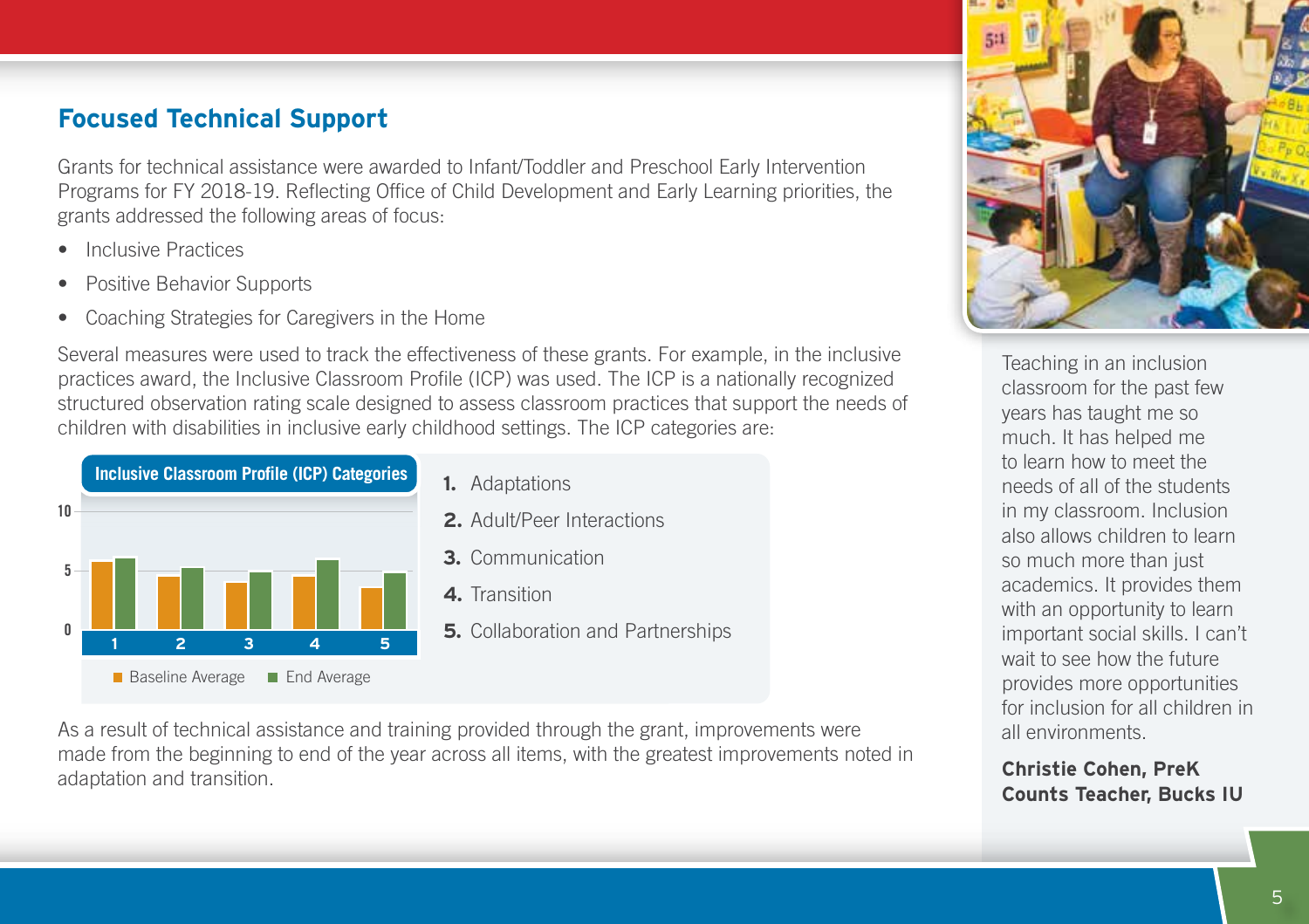

temprana trajeron esperanza y empatía a nuestras vidas. Nuestras terapeutas realmente escucharon nuestras preocupaciones y nos mostraron como promover el desarrollo de Oliva en nuestras actividades diarias, haciendo que sea facil, divertido y simple de implementar. Mis metas para ella se volvieron nuestras metas. Olivia ha avanzado muchísimo desde que empezamos los servicios y miramos al futuro con alegría y esperanza gracias a los servicios que hemos recibido.

#### **Julieta Calvano, Chester County**

*See page 7 for English translation*

## **Funding for Early Intervention Services**

Funding for Early Intervention services and supports is derived from a variety of sources, including federal, state, and local funds. Pennsylvania's commitment to Early Intervention is evident through ongoing support of funding services for children and families.

## **2018-2019 Early Intervention Enacted Appropriation Amount\*** Los servicios de intervención



#### **Note:**

Federal funds include Individuals With Disabilities Education Act (IDEA) and Medical Assistance funds.

\*Enacted appropriation amounts do not necessarily reflect total spending. In addition to federal and state funds approximately \$10 million in county funds was utilized to support Infant Toddler Early Intervention.

Infant/Toddler = Children birth through 2 years of age, inclusive

 $Preschool = Children ages 3 to age of beginner$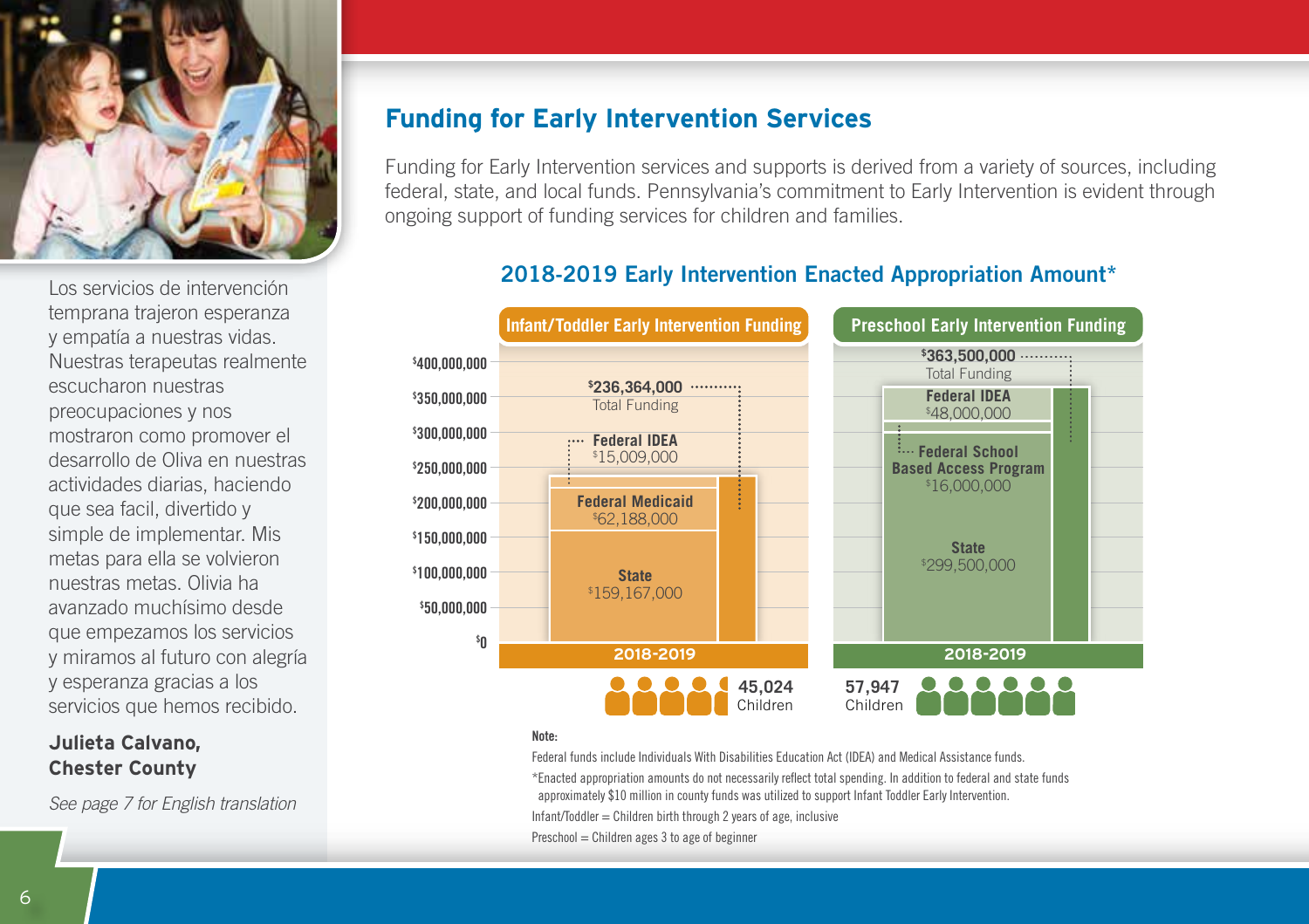## **State Interagency Coordinating Council Members**

#### **Mr. Michael Cortez**

*Executive Director Senate Health and Human Service Committee*

#### **Mr. Carl Beck** *Director Bureau of Early Intervention Services and Family Supports Office of Child Development and Early Learning*

**Ms. Kate McKinnon (Co-chair)** *Associate Professor of Education Pennsylvania State University*

#### **Mr. Jason McCrea**

*Program Manager, Division of Community Systems Development & Outreach Bureau of Family Health Department of Health* 

#### **Ms. Britany Nolan**

*Executive Policy Specialist Office of Policy Development Department of Human Services*

#### **Ms. Tracey Campanini** *Deputy Secretary Office of Child Development and Early Learning*

**Ms. Breanna Wilkerson** *Human Services Program Specialist Department of Human Services - CHIP* 

**Ms. Sadia Batool** *Parent Representative*

**Ms. Kristin Bowman** *Executive Director Education and Development REDI Early Intervention Services*

**Ms. Cecilia Lee (Co-Chair)** *Parent Representative*

**Ms. Sandi Dinardi** *Special Education Director Tuscarora IU 11*

#### **Ms. Ashley McCahan** *Deputy Director Legislative Affairs, Department of Human Services*

#### **Dr. Sandhyaa Iyengar**

*Children's Hospital of Philadelphia Developmental and Behavioral Pediatrics*

**Ms. Aleasha Freeman** *Infant Toddler Early Intervention Coordinator Delaware County* 

**Ms. Deborah Shemansky** *Preschool Early Intervention Supervisor Hazleton School District*

**Ms. Wendy King** *Executive Director Mercer County Head Start*

#### **Ms. Carmen Medina** *Division Chief and State Director Pennsylvania's Education for Children and Youth Experiencing Homelessness Program Pennsylvania Department of Education*

**Ms. Bridgette Campbell** *Parent Representative*

Early Intervention came into our lives bringing us hope and empathy. Our interventionists really heard our concerns and showed us how to best support Olivia's development in our day-to-day activities, making it easy, fun, and simple to implement. My goals for her became our goals. She has come such a long way since we started services, and we look forward to the future with joy and hope thanks to the supports we have been receiving.

#### **Julieta Calvano, Chester County**

*See page 6 for Spanish translation*

*SICC is a Governor-appointed council that advises and assists the Pennsylvania Department of Education and Department of Human Services. SICC ensures that a comprehensive system of integrated Early Intervention programs and services is available in Pennsylvania to all eligible infants, toddlers, and young children and their families. The vision is a system that supports, not supplants, the family's responsibility of caring for their children and supports all children as active participants in the community as children first, not disability first, with attention to necessary adaptations. SICC supports the concept of inclusion for all children.*